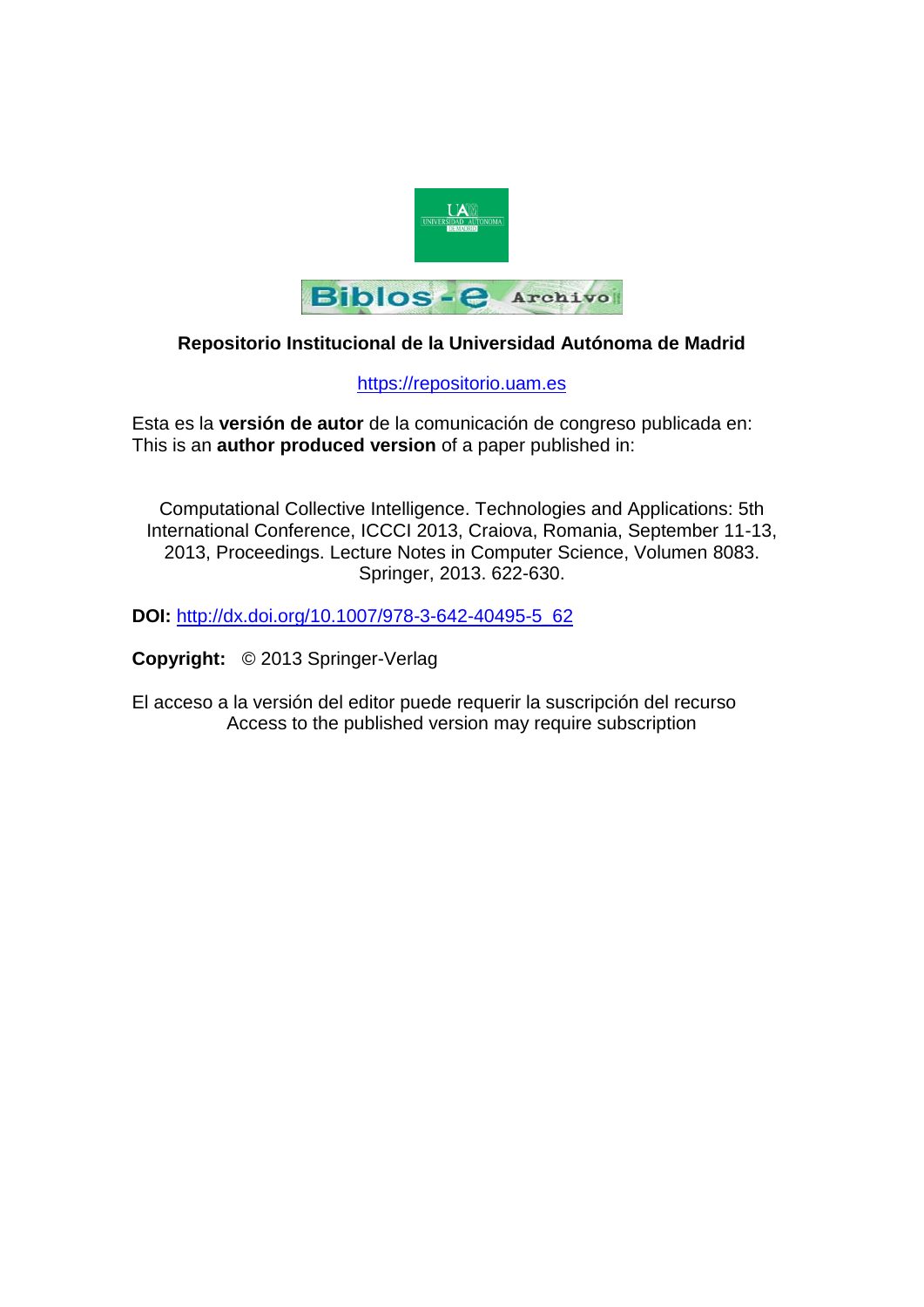# Extracting Collective Trends from Twitter using Social-based Data Mining

Gema Bello<sup>1</sup>, Héctor Menéndez<sup>1</sup>, Shintaro Okazaki<sup>2</sup>, and David Camacho<sup>1</sup>

<sup>1</sup>Departamento de Ingeniería Informática. Escuela Politécnica Superior. Universidad Autónoma de Madrid.

C/Francisco Tomás y Valiente 11, 28049 Madrid, Spain

<sup>2</sup>Department of Finance and Marketing Research. College of Economics and Business Administration. Universidad Autónoma de Madrid.

C/Francisco Tomás y Valiente 5, 28049 Madrid, Spain

{gema.bello,hector.menendez,shintaro.okazaki,david.camacho}@uam.es

Abstract. Social Networks have become an important environment for Collective Trends extraction. The interactions amongst users provide information of their preferences and relationships. This information can be used to measure the influence of ideas, or opinions, and how they are spread within the Network. Currently, one of the most relevant and popular Social Network is Twitter. This Social Network was created to share comments and opinions. The information provided by users is specially useful in different fields and research areas such as marketing. This data is presented as short text strings containing different ideas expressed by real people. With this representation, different Data Mining and Text Mining techniques (such as classification and clustering) might be used for knowledge extraction trying to distinguish the meaning of the opinions. This work is focused on the analysis about how these techniques can interpret these opinions within the Social Network using information related to IKEA® company.

Keywords: Collective Trends, Social Network, Data Mining, Classification, Clustering, Twitter

### 1 Introduction

Data Mining techniques have become an important field with several applications over the last few years[13]. Some of these applications have been oriented to Social Networks which contain a lot of information about their users, specially preferences, opinions and ideas[3]. Using this data, different companies have focused their marketing strategies on the influence of their products in their potential clients[3].

Currently, one of the most popular Social Networks is Twitter [1]. This Network allows its users to communicate between them using text string of 140 characters. It becomes a Collective Intelligence where the users generate an emergency information source through their comments about different topics. Twitter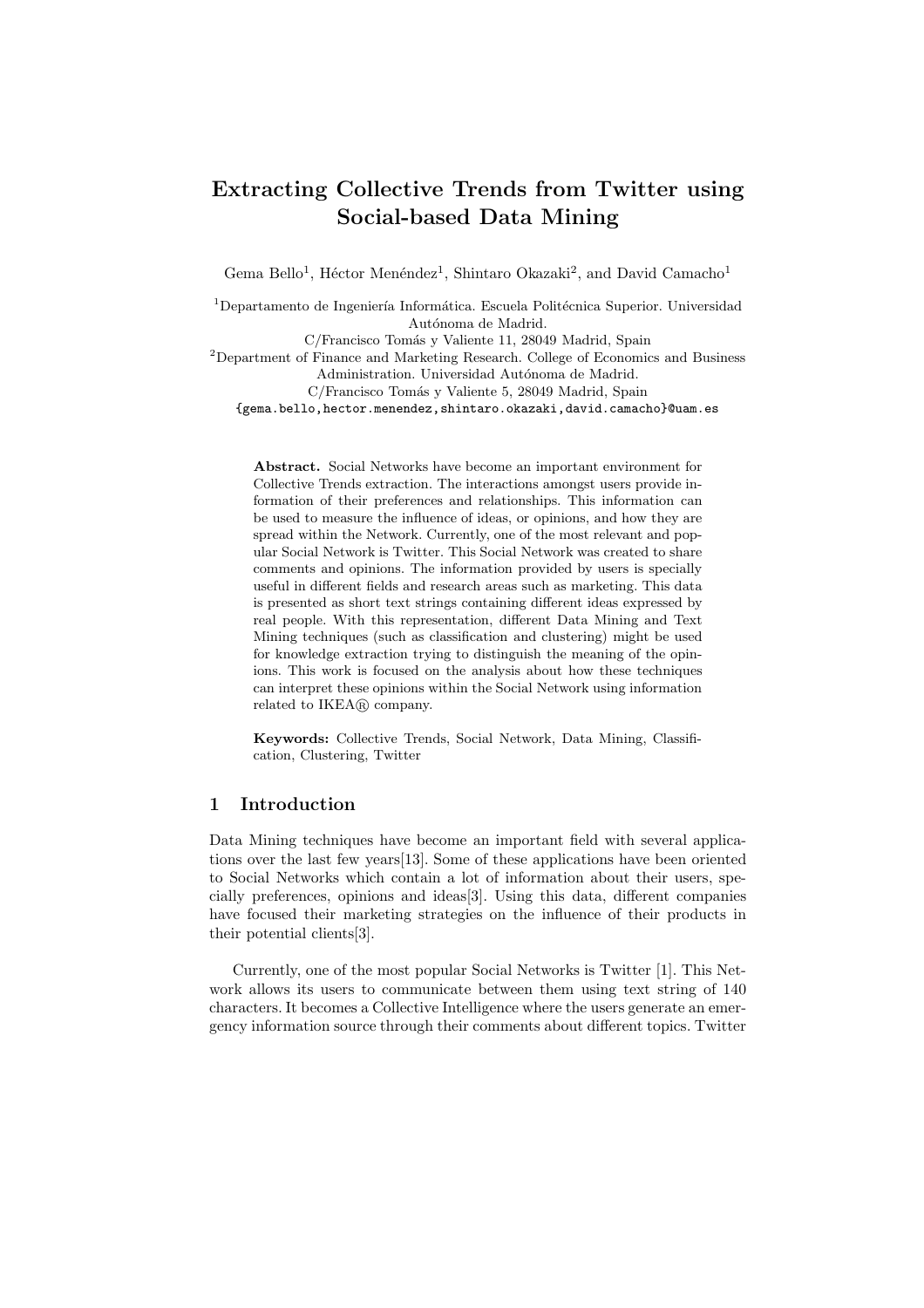#### 2 Bello, Menéndez, Okazaki and Camacho

has several APIs to extract the information provided by the users, which offer new research challenge in different science fields[18].

Document clustering techniques can be applied for efficient organization, navigation, retrieval, and summary of huge volumes of text documents [19, 9, 15]. These methods can automatically organize a document corpus into clusters or similar groups which allow the knowledge extraction about user behaviour. The clustering techniques were designed to find hidden information or patterns in a dataset. They are based on a blind search in an unlabelled data collection, grouping the data with similar properties in clusters without the necessity of labelled data or human supervision. The topic detection problem can be considered as a special case of the document clustering, therefore, these techniques can be used over the textual messages provided by Twitter to extract the conversation topics and then detect collective trends from the data.

This work has been oriented on the identification of the types of comments which are provided from the users about the quality of a concrete company, in this case IKEA <sup>R</sup> . The present method can be applied to understand Twitter sentiment trends regarding companies, extracting the community mood based on a small set of tweets gathered at an instant of time. It shows how different classification and clustering techniques can be used to extract this information from the Social Networks. Finally, a comparative study of these techniques that have been applied to message text collected is presented.

The rest of the paper is structured as follows: Section 2 shows the Related Work and presents the classification and clustering techniques used during the analysis. Section 3 explains the metrics used for the model validation phase of the analytical process. Section 4 is focused on the experiments which have been carried out and their results. Finally, the last section presents the Conclusions and Future Work.

## 2 Related Work

Techniques of Collective Intelligence have been used in several fields. These techniques are based on the intelligence emerged by the groups which compete or collaborate in an environment. It has applications to Biology, Psychology and Computer Networks, amongst others. This work is focused on trends extraction, similar to [3] where Data Mining techniques are applied to extract information of users from electronic commerce. This information is related to ideas, preferences and behaviours of the users and the interest of the users where they are trying to find products according to similar users preferences and opinions.

Data Mining classical techniques have been applied in the Collective Trends extraction process. Different classification and clustering methods have been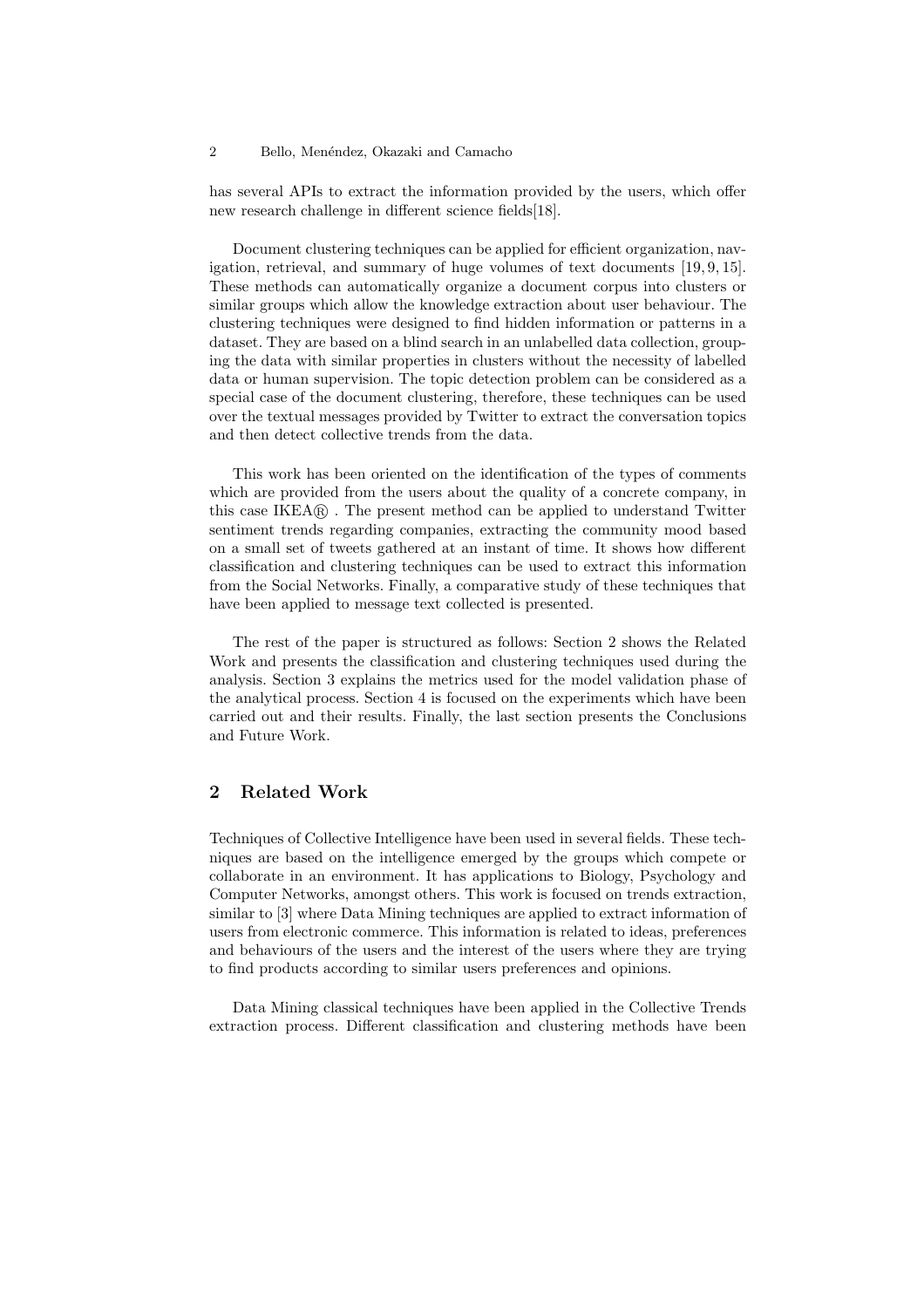compared trying to find the best approach. Following subsections introduce the techniques used in this work.

#### 2.1 Classification Techniques

The data classification techniques which have been used are the following:

- $-$  C4.5 trees: C4.5 [17] technique is the most classical technique in data classification. It divides the data linearly using limits in the attributes and generates a decision tree. The division is chosen using a metric such as the data entropy.
- $-$  **Naive Bayes:** The Naive Bayes (NB) [8] classifier considers each feature independent to the rest of the features. Each of them contributes to the model information. It is based on Bayes Probability Laws.
- K-Nearest Neighbours: K-Nearest Neighbour algorithm (KNN) [6] classifies an element according to its neighbours. Depending on the K value, it considers the K-nearest neighbours and estimate the value of the data instance which is not classified.
- Support Vector Machines: Support Vector Machines (SVM) [5] usually changes the dimension of the search space through different kernel functions trying to improve the classification through a hyperplane separation of the data instances in the expanded space.

#### 2.2 Clustering Techniques

Document clustering has been studied intensively because of its wide application in areas such as Web Mining [19], Search Engine and Information Retrieval [9, 15]. This technique allows the automatic organization of documents into clusters or groups [7]. Documents within a cluster have high similarity in comparison to one another, but are very dissimilar to documents in other clusters [12]. The grouping is based on the principle of maximizing intra-cluster similarity and minimizing inter-cluster similarity [2, 14].

In this paper K-Means which is a partitioning clustering algorithm, is applied to obtained the clusters or topics of the Tweets extracted from Twitter. It is a simple and well known algorithm for clustering [11]. All items are represented as a set of numerical features, and the number of resulting clusters (k) must be fixed before the algorithm has been executed. Then the algorithm randomly chooses k points in vector space such as the initial cluster centers. Afterwards, each item is assigned to the closer center using the distance measure chosen. After that, for each cluster a new center is calculated by averaging the vectors of all items assigned to it. The process of assigning items and recalculate centers is repeated until the process converges or a number of iterations is completed.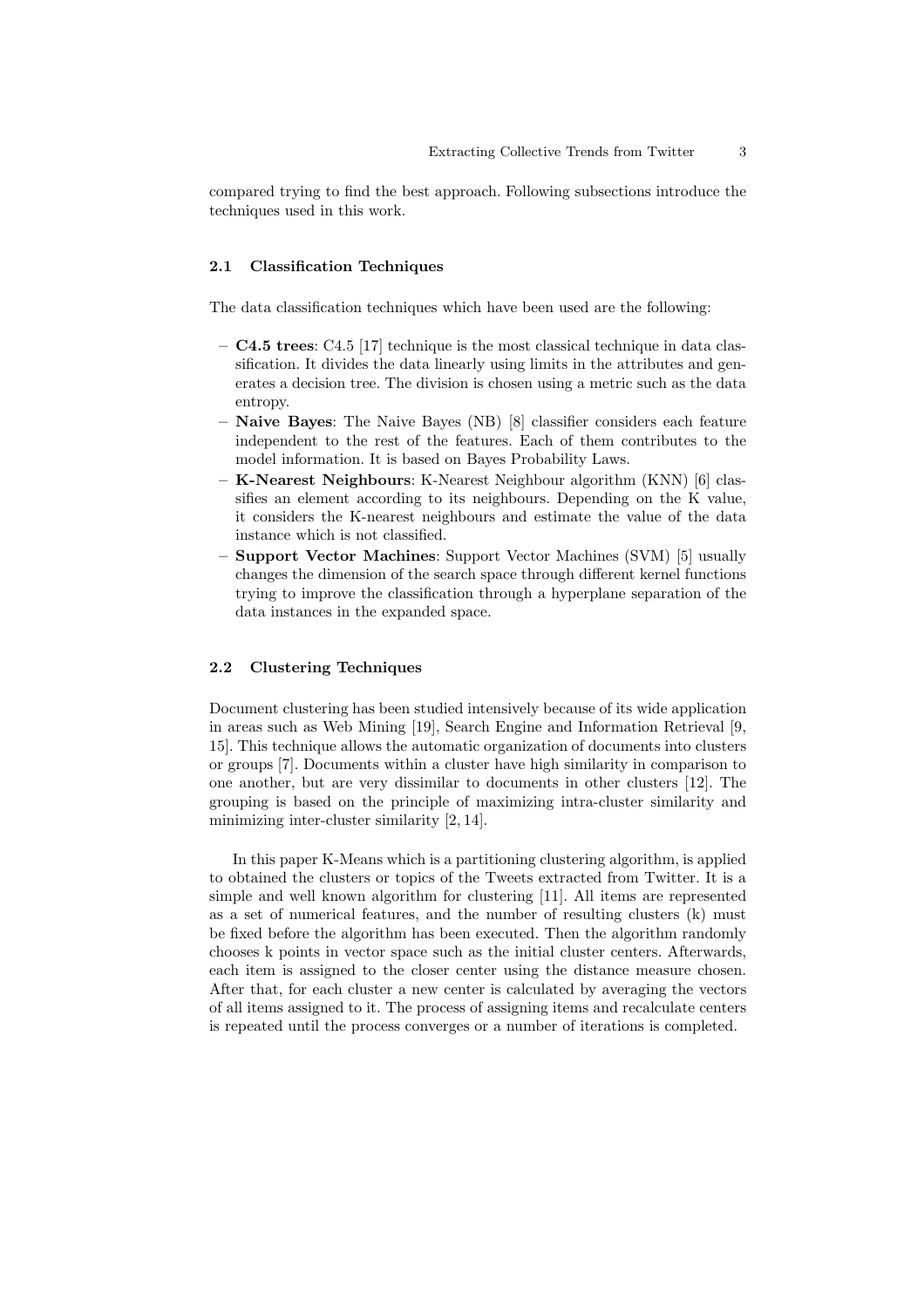4 Bello, Men´endez, Okazaki and Camacho

## 3 Model Validation Metrics

The validation metrics which have been used to measure the quality of the classification algorithms are Precision, Recall and F-Measure. These metrics are defined as follow [16]:

$$
Precision = \frac{tp}{tp + fp} \tag{1}
$$

$$
Recall = \frac{tp}{tp + fn} \tag{2}
$$

$$
F-Measure = 2 \cdot \frac{Precision \cdot Recall}{Precision + Recall}
$$
\n(3)

Where  $tp$  represents true-positives,  $fp$  represents false-positives and  $fn$  represents false-negatives.

Precision is used to measure the situation when an instance which does not belong to the class set is classified as part of the class set. Recall measures the situation when an instance is rightly classified according to its class. The F-measure is a metric which balances these measures.

## 4 Experiments

This section describes the experiments carried out in this work. The first part describes the data extraction process. The second part explain the data preprocessing processes which have been used during the analysis. The third part shows the experimental setup. Finally, the last part is focused on the results obtained and their interpretation.

#### 4.1 Data Extraction

The data which have been analysed in this work comes from Twitter. Twitter is a Social Network where people usually publish information about personal opinions. It is divided in two kind of users behaviour: follower and following. As a follower, the user receives information of people which is followed by him, and as a following, the user information is sent to its followers. The information that the users share is called Tweets. Tweets are sentences limited by 140 characters which can contain information about personal opinions of the users, photos, links, etc. A user can also re-tweet the information of other users and share it.

The information extracted for the analysis are 100 comments about IKEA®. The comments have been extracted from '11-02-2013 15:24' to '18-02-2013 15:25', all comments come from different users (there are 100 users), the comments have been taken from Spain and the language is Spanish. These comments have been classified by marketing experts in four categories: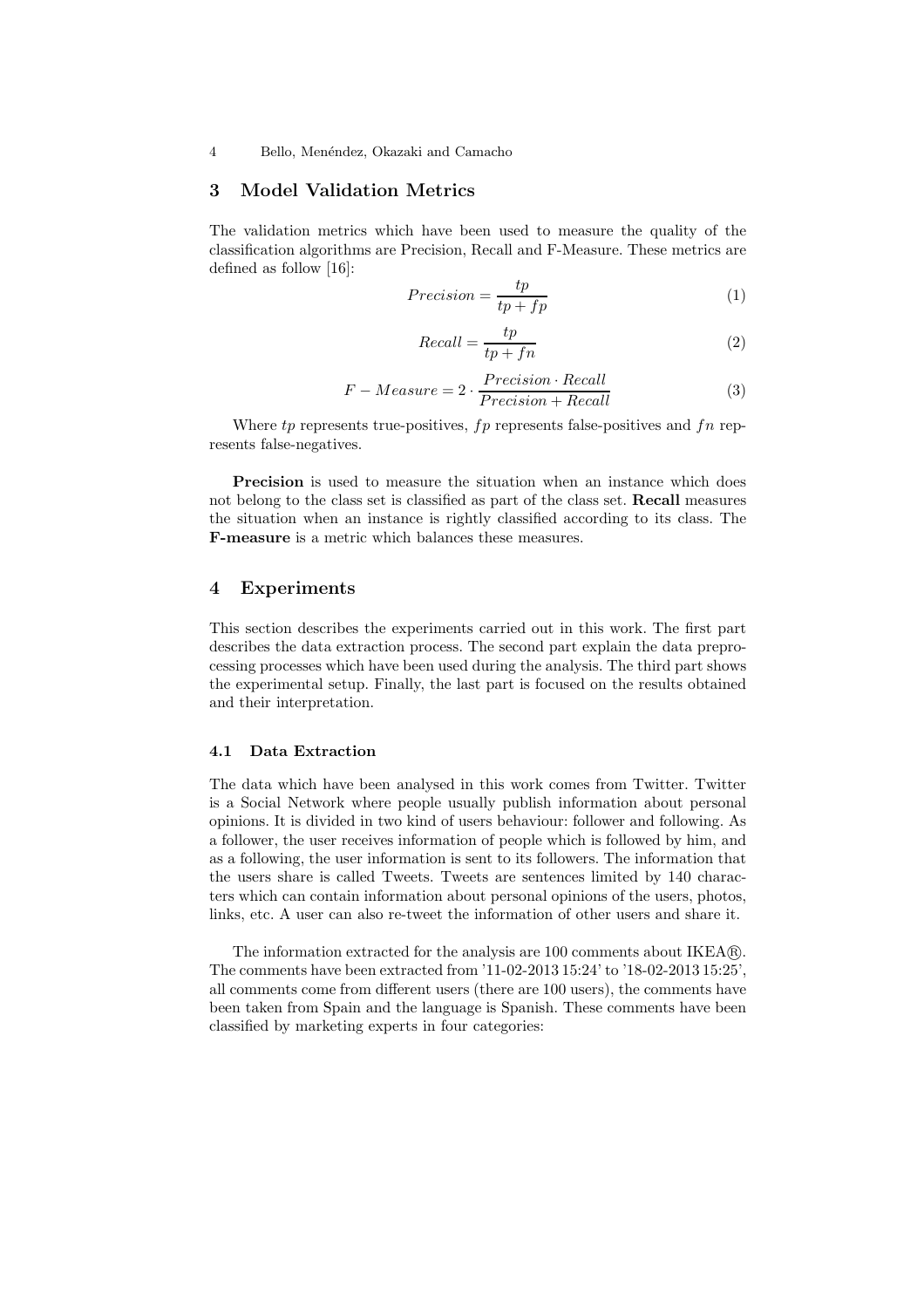- 1. Exclusion: Those comments which are provided by companies to advertise their products. The class corresponds with the 8% of the total tweets.
- 2. Satisfaction: Positive information of the users about a product. The class corresponds with the 31% of the total tweets.
- 3. Dissatisfaction: Negative information of the users about a product. The class corresponds with the 29% of the total tweets.
- 4. Neutral: Neutral information of the users about a product. The class corresponds with the 37% of the total tweets.

#### 4.2 Data Preprocessing

Due to the different techniques need different preprocessing, two methods have been used according to the nature of the process applied: classification and clustering.

Data Preprocessing for Classification The Preprocessing process consists in some typical steps oriented to simplified the text information. In this case, the preprocessing has been divided in three steps:

- 1. Eliminate Stop-Words and special characters of the sentences.
- 2. Generate a term-document matrix with the keywords.
- 3. Use a feature selection technique to choose the most relevant words for the analysis and reduce the search space.

The original term-document matrix is formed by 747 attributes. The Feature Selection technique used is the Correlation-based Feature Subset Selection [10] combined with an Exhaustive Search. The final term-matrix has 15 attributes: 'bien', 'millones', 'todo', '#publicidad', 'bonita', 'estás', 'hacer', 'pues', 'quiero', 'toca', 'has', 'llevo', 'más', 'saben', 'solo'.

Data Preprocessing for Clustering A usual model for representing the content of document or text is the vector space model. In this vector space model each document is represented by a vector of frequencies of remaining terms within the document [9]. The term frequency (TF) is a function of the number of occurrences of the particular word in the document divided by the number of words in the entire document. Other function usually use is the inverse document frequency(IDF), typically, documents are represented as a TF-IDF feature vectors. With this data representation a document represents a data point in d-dimensional space where d is the size of the corpus vocabulary.

Text documents are tokenized transforming them in TF-IDF vectors. This step has included stop words removal and stemming on the document set. Besides a log normalization is applied to cleaning up edge data cases and then the TF-IDF vectors are generated which are used for further clustering process.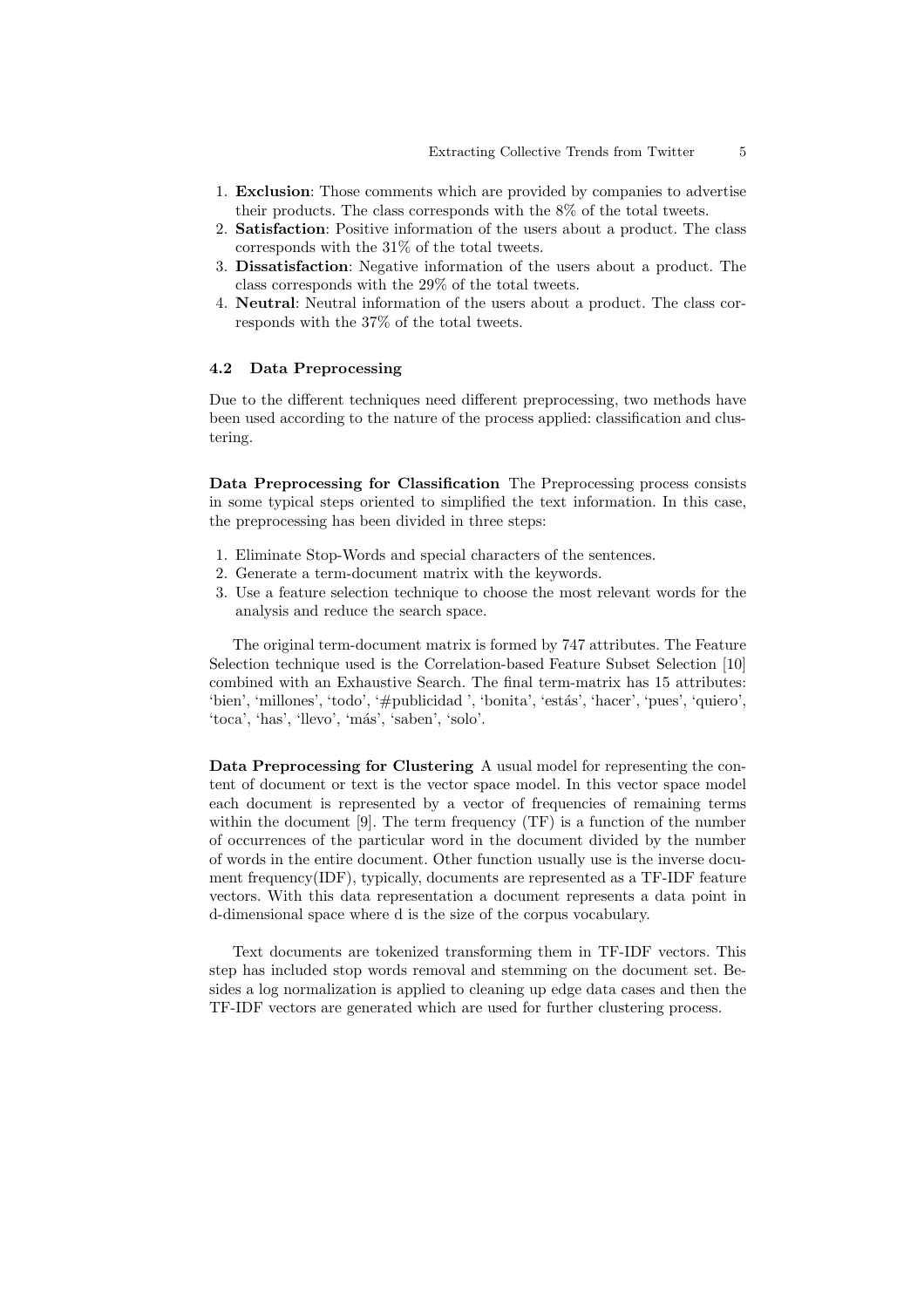#### 6 Bello, Men´endez, Okazaki and Camacho

#### 4.3 Experimental Setup

The experiments have been carried out using the classification and clustering algorithms describes in Sections 2.1 and 2.2. The parameters and metrics selection can be found in Table 1.

| Algorithm                     | Parameters                 | Metric              |
|-------------------------------|----------------------------|---------------------|
| Naive Bayes                   | -                          |                     |
| C <sub>4.5</sub>              | Confidence factor $= 0.25$ | Information Entropy |
|                               | Min. Number objects $= 2$  |                     |
| <b>SVM</b>                    | $\sigma = 0.1$             | RBF <sup>1</sup>    |
| K-Nearest Neighbour           | $K=5$                      | Euclidean Distance  |
| K-Means                       | $K=35$                     | Euclidean Distance  |
| $\sim$ $\sim$<br><sup>T</sup> | $\cdots$                   | . .                 |

Table 1. Parameters and metrics selection for the techniques.

All the classification algorithms have been validated using a 10-Cross Fold validation process.

#### 4.4 Experimental Results

Table 2 shows the results of the analysis applying the classification techniques defined above. The metrics used are Precision, Recall and F-Measure.

The first technique, NB, obtains the best results for the classification according to the F-measure metric. It has problems to classify the first class (Exclusion) which are those comments introduced by companies, however the rest of the techniques obtain worse results. Satisfaction and Dissatisfaction obtains generally good results for NB, although SVM achieves similar results. For the Neutral class all the algorithms have good results, therefore this class is easier to identified for classifiers. The highest Precision value is achieved by C4.5 for Dissatisfaction and the highest Recall value is achieved by SVM and NB for Neutral. Since the best F-measure values (the balanced metric of Precision and Recall) for the classes are achieved by NB, it is considered the best classifier of this analysis.

There are some details which also should be mentioned related to the classification analysis:

- The Exclusion class is difficult to distinguish in almost all the cases.
- The Neutral class is clearer separated from the others.

The clustering results have shown that the best K-value for the K-means algorithm is 5. These results are concluded from both the number of discriminate classes and the F-measure metric. For each K-value: 3-means and 4-means only discriminate two classes from the original analysis (Neutral and Satisfaction) while 5-means also separates Dissatisfaction. The F-measure shows that

<sup>&</sup>lt;sup>1</sup> Radial Basis Function [4]: this metric is defined by  $e^{-\sigma ||u-v||^2}$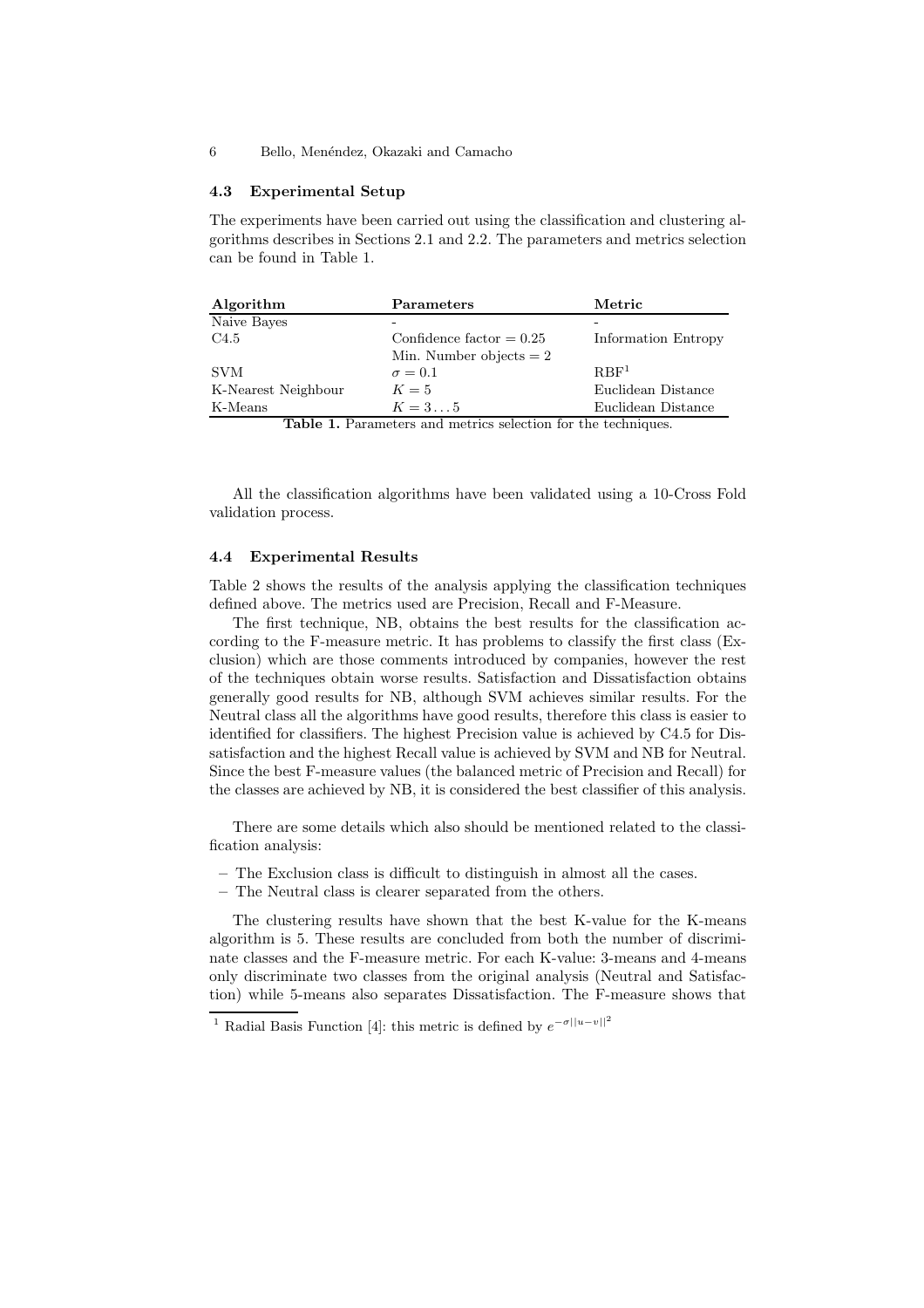| Technique Class |                 |                          | Cluster Num Precision Recall F-Measure |          |          |
|-----------------|-----------------|--------------------------|----------------------------------------|----------|----------|
| NB              | Exclusion       |                          | 0.5                                    | 0.25     | 0.333    |
|                 | Neutral         |                          | 0.61                                   | 0.973    | 0.75     |
|                 | Satisfaction    |                          | 0.652                                  | 0.484    | 0.556    |
|                 | Dissatisfaction | $\overline{\phantom{0}}$ | 0.692                                  | 0.391    | 0.556    |
| <b>KNN</b>      | Exclusion       |                          | 0.2                                    | 0.25     | 0.222    |
|                 | Neutral         |                          | 0.605                                  | 0.703    | 0.65     |
|                 | Satisfaction    |                          | 0.5                                    | 0.387    | 0.436    |
|                 | Dissatisfaction |                          | 0.5                                    | 0.478    | 0.489    |
| C4.5            | Exclusion       |                          | $\theta$                               | $\Omega$ | $\theta$ |
|                 | Neutral         |                          | 0.45                                   | 0.973    | 0.615    |
|                 | Satisfaction    |                          | 0.714                                  | 0.323    | 0.444    |
|                 | Dissatisfaction |                          | 1                                      | 0.174    | 0.296    |
| <b>SVM</b>      | Exclusion       |                          | $\Omega$                               | $\Omega$ | $\Omega$ |
|                 | Neutral         |                          | 0.621                                  | 0.973    | 0.758    |
|                 | Satisfaction    |                          | 0.571                                  | 0.516    | 0.542    |
|                 | Dissatisfaction |                          | 0.769                                  | 0.435    | 0.556    |
| 3-Means         | Exclusion       | $\overline{0}$           |                                        |          |          |
|                 | Neutral         | 1                        | 0.385                                  | 0.921    | 0.543    |
|                 | Satisfaction    | 2                        | 0.667                                  | 0.100    | 0.174    |
|                 | Dissatisfaction | 0                        |                                        |          |          |
| 4-Means         | Exclusion       | $\overline{0}$           |                                        |          |          |
|                 | Neutral         | 2                        | 0.387                                  | 0.780    | 0.491    |
|                 | Satisfaction    | 2                        | 0.714                                  | 0.0876   | 0.154    |
|                 | Dissatisfaction | $\overline{0}$           |                                        |          |          |
| 5-Means         | Exclusion       | $\theta$                 |                                        |          |          |
|                 | Neutral         | $\overline{2}$           | 0.402                                  | 0.802    | 0.509    |
|                 | Satisfaction    | $\overline{2}$           | 0.833                                  | 0.113    | 0.196    |
|                 | Dissatisfaction | $\overline{1}$           | 0.5                                    | 0.0435   | 0.080    |

Table 2. Results of the application of the different models using Precision, Recall and F-measure metrics for validation.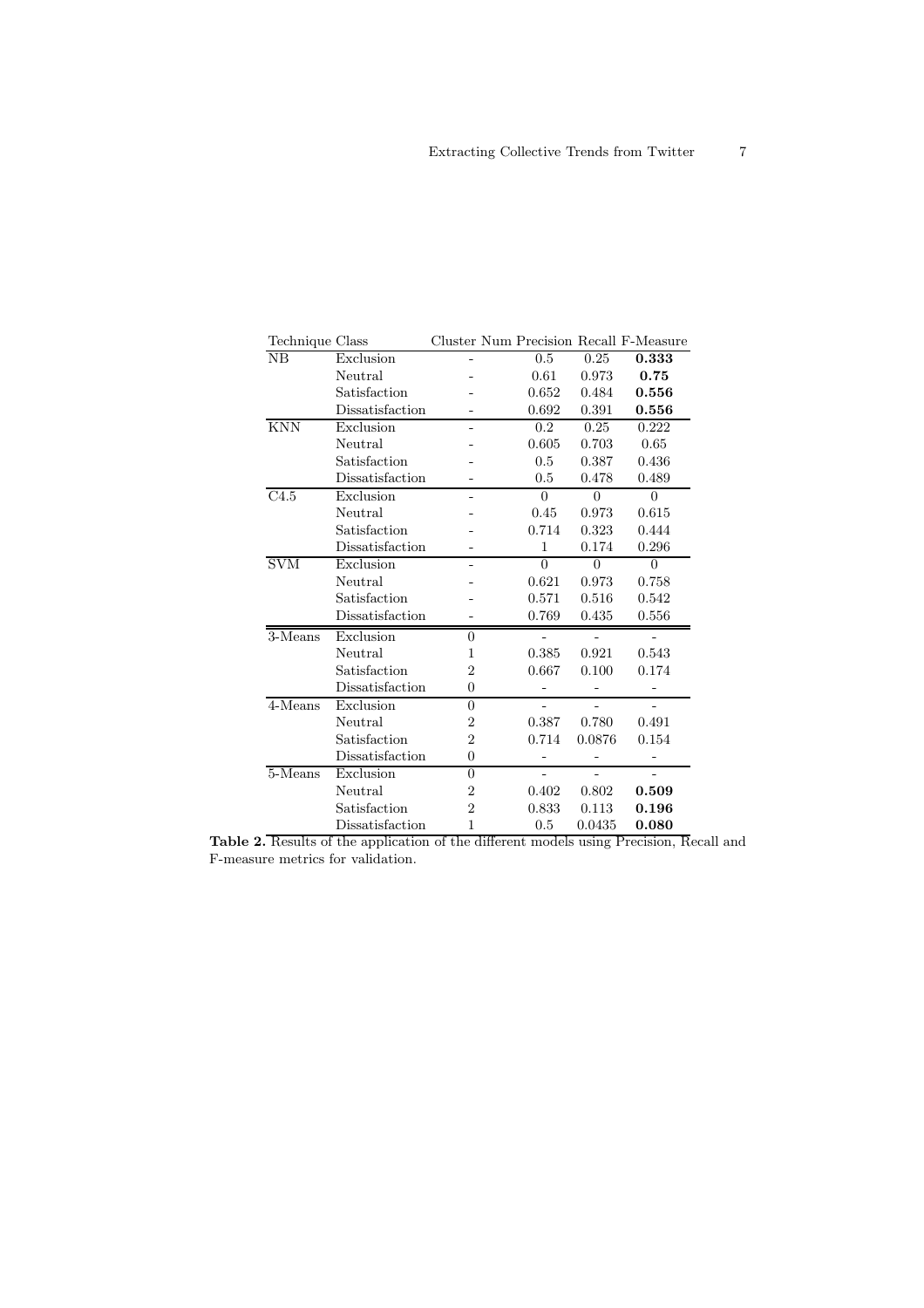#### 8 Bello, Menéndez, Okazaki and Camacho

3-means has the best value for Neutral class and 5-means has the best value for Satisfaction, however, both F-measure value results are closed using these algorithms. Hence, since 5-means can distinguish the Dissatisfaction class, it has been chosen as the best clustering results.

Analysing the number of clusters related to each class (in 5-means results), there are several aspects which are remarkable:

- The Neutral and Satisfaction classes, which are the most predominant, can be separated in two sub-trends per class. It means that a more detailed analysis of these trends would perform a better separation of the users opinions.
- The Exclusion class is undistinguishable in all cases. It means that this class should not be considered as a trend in the Tweets.

Comparing classification an clustering techniques, there are several things that are concluded: classification techniques obtains better results than clustering techniques, it is a consequence of the nature of the methods, clustering is a blind process while classification is a supervised process. However, applying the clustering techniques, a higher number of trends is obtained which allows a more detailed analysis of the conversations. Also clustering does not need a previous human-labelling process which is really problematic for huge datasets.

The clustering techniques have similar results distinguishing the Neutral class (which is the predominant class) as the classification methods. Also, they are not able to distinguish the Exclusion class. Hence, Exclusion should not be considered as a trend.

## 5 Conclusions and Future Work

This work has shown the application of Data Mining methods to extract Collective Trends from Twitter. A human-labelled dataset, extracted from Tweets of different users about  $IKEA(\mathbb{R})$ , has been used for the analysis. Clustering and classification techniques have been applied to extract the trends of users opinions and also to compare their results.

The different techniques have proved to be useful for this kind of analysis. However, these techniques are not enough to distinguish the classes. Classification techniques have achieved better results than clustering techniques, however, clustering techniques do not need to have the predefined classes for their application which is more useful for larger datasets. In addition, clustering techniques also provides more detailed information about the trends. It suggests that a clustering technique should be helpful for the initial human-labelling process.

Future work will be focused on the combination of both, classification and clustering techniques, to improve the trends identification using a previous clustering process to guide the human-labelling work. In addition, a more complete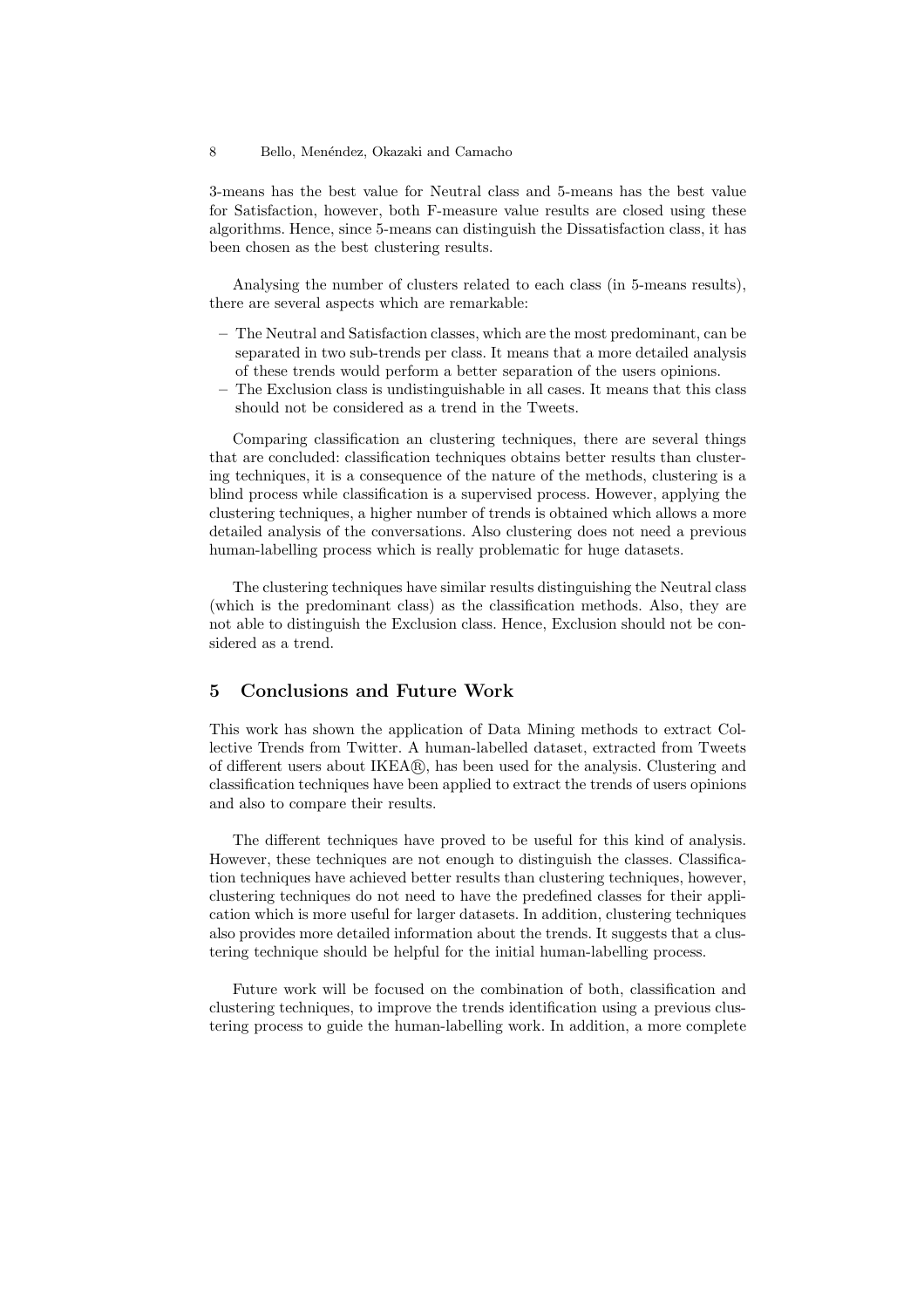clustering study might be applied using more complex techniques to make a deeper trend study.

#### Acknowledgments

The preparation of this manuscript has been supported by the Spanish Ministry of Science and Innovation under the following projects: TIN2010-19872, ECO2011-30105 (National Plan for Research, Development and Innovation) and the Multidisciplinary Project of Universidad Autónoma de Madrid (CEMU-2012-034). The authors thank Ana Daz and Mercedes Rozano for the manual classification of the comments.

## References

- 1. Twitter web site, 2013. twitter.com.
- 2. H. Ahonen-Myka. Mining all maximal frequent word sequences in a set of sentences. In *Proceedings of the 14th ACM international conference on Information and knowledge management*, CIKM '05, pages 255–256, New York, NY, USA, 2005. ACM.
- 3. T. Bruckhaus. Collective intelligence in marketing. In J. Casillas and F. Martnez-Lpez, editors, *Marketing Intelligent Systems Using Soft Computing*, volume 258 of *Studies in Fuzziness and Soft Computing*, pages 131–154. Springer Berlin Heidelberg, 2010.
- 4. M. D. Buhmann and M. D. Buhmann. *Radial Basis Functions*. Cambridge University Press, New York, NY, USA, 2003.
- 5. C. Cortes and V. Vapnik. Support-vector networks. *Machine Learning*, 20:273–297, 1995.
- 6. T. Cover and P. Hart. Nearest neighbor pattern classification. *Information Theory, IEEE Transactions on*, 13(1):21 –27, january 1967.
- 7. D. R. Cutting, D. R. Karger, J. O. Pedersen, and J. W. Tukey. Scatter/gather: a cluster-based approach to browsing large document collections. In *Proceedings of the 15th annual international ACM SIGIR conference on Research and development in information retrieval*, SIGIR '92, pages 318–329, New York, NY, USA, 1992. ACM.
- 8. P. Domingos and M. Pazzani. On the optimality of the simple bayesian classifier under zero-one loss. *Mach. Learn.*, 29(2-3):103–130, Nov. 1997.
- 9. W. B. Frakes and R. A. Baeza-Yates, editors. *Information Retrieval: Data Structures & Algorithms*. Prentice-Hall, 1992.
- 10. M. A. Hall. *Correlation-based Feature Subset Selection for Machine Learning*. PhD thesis, University of Waikato, Hamilton, New Zealand, 1998.
- 11. J. A. Hartigan and M. A. Wong. A K-means clustering algorithm. *Applied Statistics*, 28:100–108, 1979.
- 12. L. Kaufman and P. J. Rousseeuw. *Finding Groups in Data: An Introduction to Cluster Analysis*. Wiley-Interscience, 9th edition, Mar. 1990.
- 13. D. T. Larose. *Discovering Knowledge in Data*. John Wiley and Sons, 2005.
- 14. Y. Li, S. M. Chung, and J. D. Holt. Text document clustering based on frequent word meaning sequences. *Data Knowl. Eng.*, 64(1):381–404, Jan. 2008.